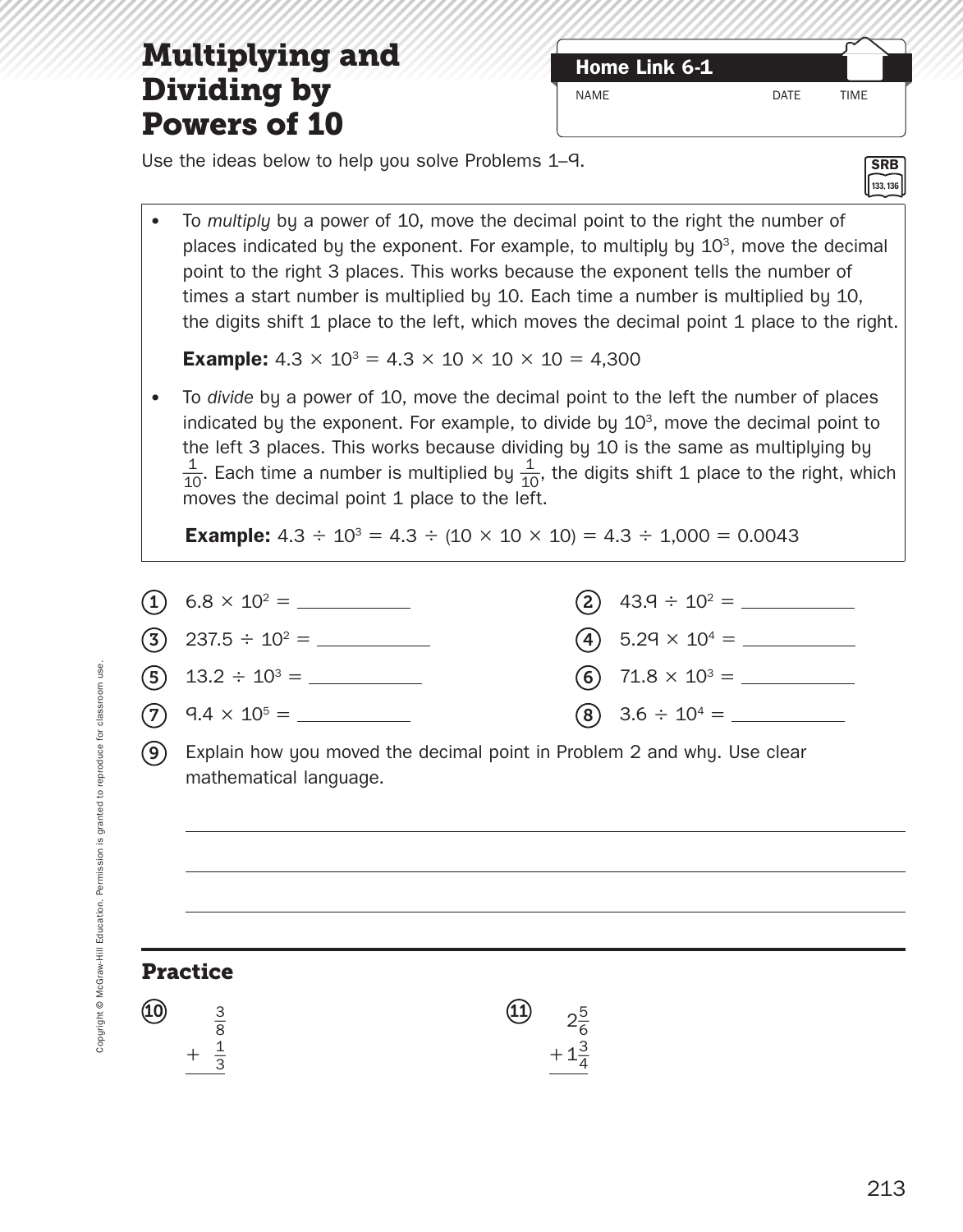# **Playing Exponent Ball**

| Home Link 6-2 |      |             |
|---------------|------|-------------|
| NAME          | DATF | <b>TIMF</b> |

Tony is playing *Exponent Ball*. He wrote down each of his expressions but wasn't sure how far to move the ball on each play.



 $(1)$  Complete Tony's record sheet. Use Table 1 to determine the number of yards to move the ball.

| Table 1: Runs                        |                   |  |  |
|--------------------------------------|-------------------|--|--|
| <b>Value of Expression</b>           | <b>Move Ball</b>  |  |  |
| 0.0001 to 0.00099                    | Backward 15 yards |  |  |
| 0.001 to 0.0099<br>Forward 10 yards  |                   |  |  |
| 0.01 to 99<br>Forward 20 yards       |                   |  |  |
| 100 to 3,999<br>Forward 30 yards     |                   |  |  |
| 4,000 to 39,999                      | Forward 40 yards  |  |  |
| 40,000 and above<br>Forward 50 yards |                   |  |  |

Tony's record sheet:

| <b>Expression</b>   | <b>Value</b> | <b>Move Ball</b> |
|---------------------|--------------|------------------|
| $4.5 \times 10^{3}$ |              |                  |
| $3.5 \div 10^{2}$   |              |                  |
| $2.3 \div 10^{1}$   |              |                  |

2 Choose one of the expressions. Explain how you found the value and determined how far to move the ball.

| <b>Practice</b> |     |     |             |  |               |  |
|-----------------|-----|-----|-------------|--|---------------|--|
| (3)             |     | 5.4 | $(4)$ 12.71 |  | $(5)$ 4 3 6 5 |  |
|                 | $+$ | 9.6 | $+11.58$    |  | $+$ 8.94      |  |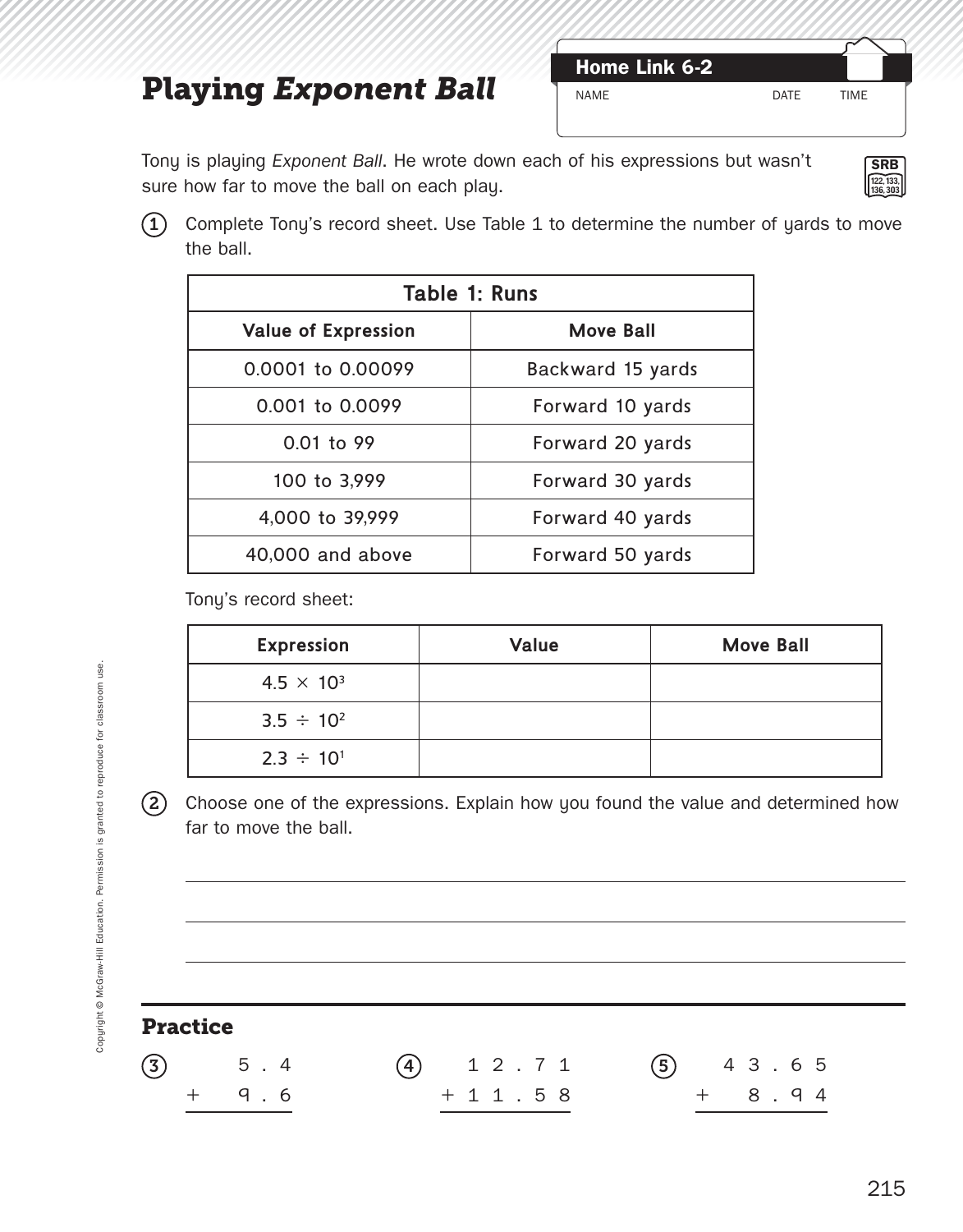### **Solving Conversion Problems**

| Home Link 6-3 |             |             |
|---------------|-------------|-------------|
| <b>NAMF</b>   | <b>DATF</b> | <b>TIMF</b> |

**SRB 133, 136, 215–216**

 $(1)$  Convert between kilograms (kg) and grams (g) to complete the table below.

| in (kg) | out (g) |
|---------|---------|
|         | 1,000   |
| 5.6     |         |
| 0.3     |         |
|         | 78      |
|         | 8       |
|         |         |

2 What rule could you use to convert from grams to kilograms? *Hint*: How can you find the *in* number if you know the *out* number? Use exponential notation.

Use the rules from Problems 1 and 2 to help you solve the number stories below. Show your work. Label the units for each step.

- $(3)$  Micah has a cat and a parrot. Her cat weighs 2.3 kg and her parrot weighs 65 g. How many more kilograms does the cat weigh than the parrot?
- (4) Jasmine's dog weighs 15 kg. The dog's collar weighs 200 g. How many grams does the dog weigh when it is wearing its collar?

|        | than the parrot.              | kg more | collar.                            |  |
|--------|-------------------------------|---------|------------------------------------|--|
|        | <b>Practice</b>               |         |                                    |  |
| Solve. |                               |         |                                    |  |
| (5)    | $rac{1}{8}$<br>$-\frac{1}{4}$ | (6)     | $3\frac{1}{3}$<br>- $1\frac{3}{5}$ |  |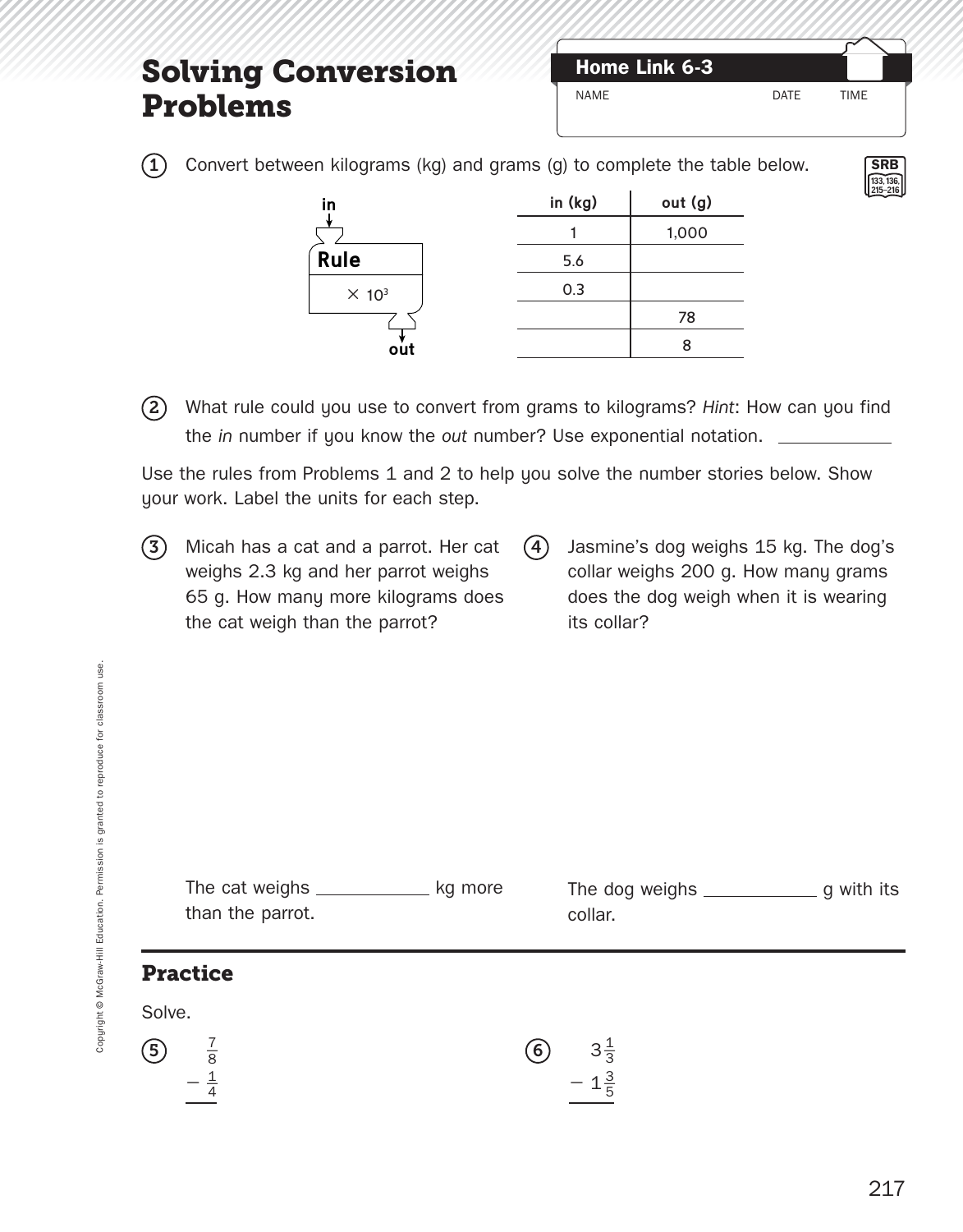# **A Milkshake Problem** NAME DATE TIME

| <b>Home Link 6-5</b> |  |
|----------------------|--|
| <b>NAMF</b>          |  |

**SRB 191, 247–248**

Rachel is having a slumber party with 7 friends. Her mom made a big batch of milkshakes. Rachel's little brother tried to help by pouring the milkshakes in glasses, but he had trouble pouring the same amount in each glass.



 $(1)$  Plot the amount of milkshake in each glass on the line plot below.

#### **Milkshakes**



Rachel wants to even out the servings so that everyone will get the same amount of milkshake. Answer the questions to help you figure out how many ounces Rachel should pour into each glass.

*Remember:* To even out data, add all the numbers in the data set, and then divide by the number of data points.

(2) **a.** How many total ounces of milkshake did Rachel's mom make? \_\_\_\_\_\_\_\_ ounces

- **b.** How many glasses of milkshake are needed? \_\_\_\_\_\_\_\_ glasses
- **c.** Write a number model that represents dividing the milkshake evenly among all the glasses.
- **d.** How many ounces of milkshake will each friend get? \_\_\_\_\_\_\_\_\_ ounces

#### **Practice**

Solve.

| $(3)$ 7.6 $\times$ 10 <sup>2</sup> = | (4) $18.2 \div 10^2 =$    |
|--------------------------------------|---------------------------|
| (5) 779.5 $\div$ 10 <sup>3</sup> =   | (6) $81.23 \times 10^4 =$ |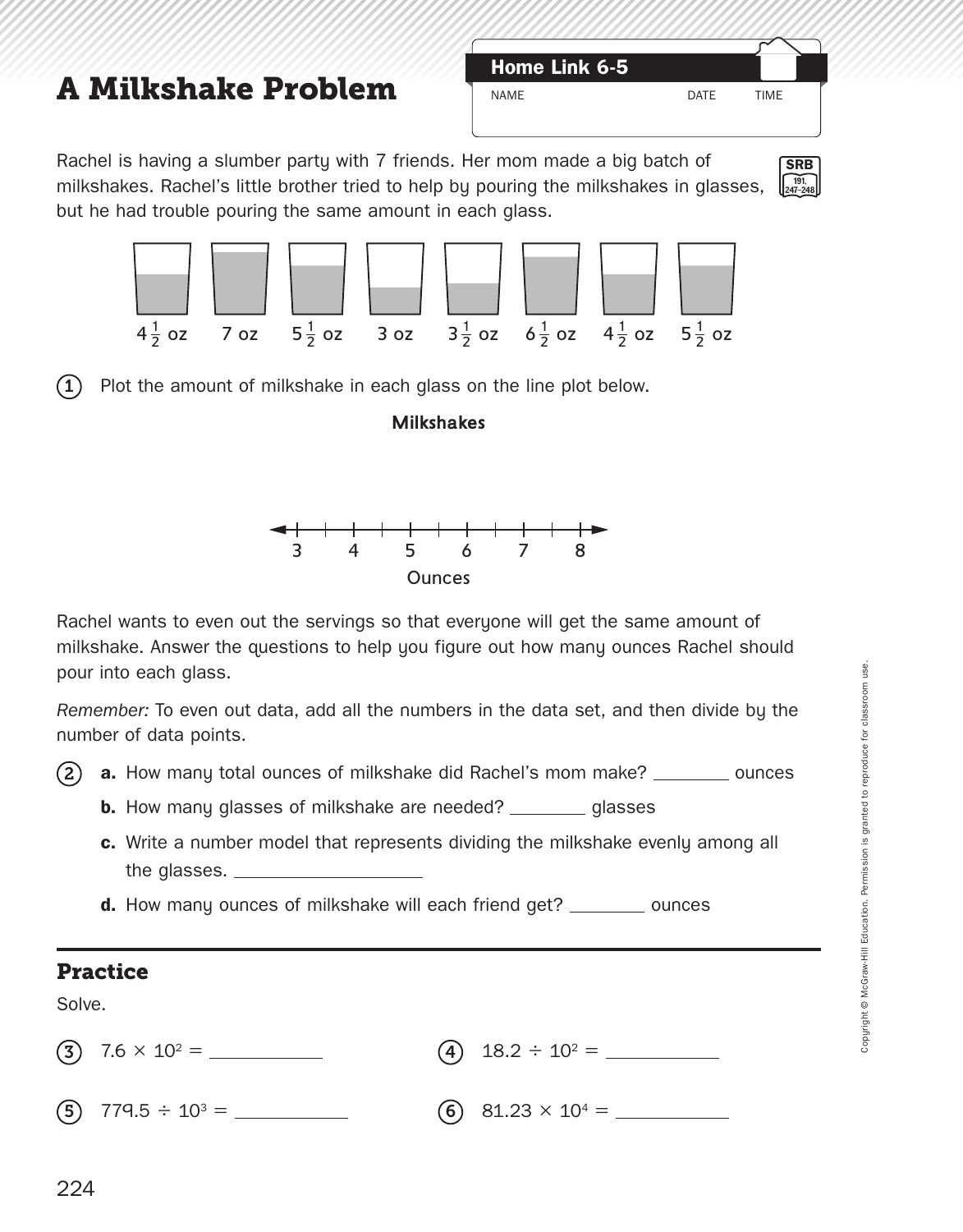### **Using Volume Formulas**



**SRB 233**

#### **Formulas for Volume of a Rectangular Prism**

*V* = *l* ∗ *w* ∗ *h V* = *B* ∗ *h*

Use either of the volume formulas to help you solve the problems below.

Write a number model to show how you found the volume. You may use a calculator.

 $(1)$  The Aon Center in Chicago is a tall square tower. Its base covers an area of about 37,636 square feet. The building is about 1,136 feet tall. What is the volume of the Aon Center?

Volume: about cubic feet

| Number model: |  |
|---------------|--|
|               |  |

(2) The Great Wall of China is about 20 feet high and about 15 feet wide. What is the volume of a 1-mile section of the wall? (The whole wall is more than 5,000 miles long!)

*Hint:* 1 mile = 5,280 feet

Volume: about \_\_\_\_\_\_\_\_\_\_\_\_\_\_\_\_\_\_\_\_\_\_\_\_\_\_\_\_\_\_ cubic feet

Number model:

3 The Cathedral of Notre Dame in Paris, France covers an area of 4,800 square meters. The roof is about 43 meters high. What is the volume of the interior of the cathedral?

Volume: about \_\_\_\_\_\_\_\_\_\_\_\_\_\_\_\_\_\_\_\_\_\_\_\_\_\_\_\_\_\_\_\_ cubic meters

Number model:

#### **Practice**

Multiply. Show your work.

4)  $\frac{2}{3}$ 3 <sup>∗</sup> 34 <sup>=</sup> <sup>5</sup> <sup>72</sup><sup>∗</sup> \_

 $\frac{1}{7}$  =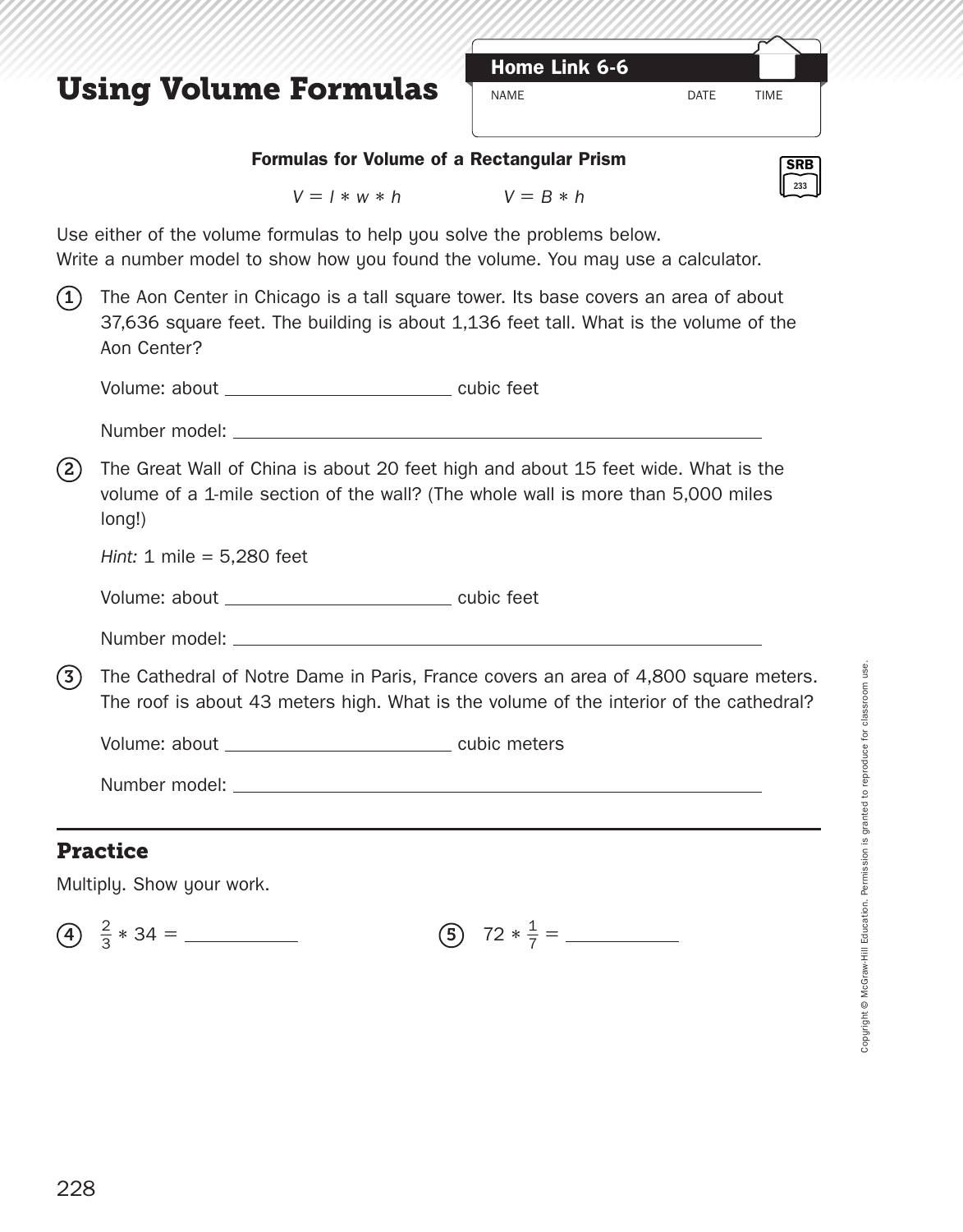## **Estimating Decimal Home Link 6-8 Products and Quotients**

NAME DATE TIME

Kyle and Emma came up with different answers on their homework. For each problem, make an estimate. Write a number sentence to show how you estimated. Then circle the student who has the correct answer.

|                                                                  | $\bf(1)$ |                               |     |                  |
|------------------------------------------------------------------|----------|-------------------------------|-----|------------------|
|                                                                  |          | Kyle: 63 Emma: 6.3            |     |                  |
|                                                                  | (2)      |                               |     |                  |
|                                                                  |          | Kyle: 149.6 Emma: 14.96       |     |                  |
|                                                                  | (3)      |                               |     |                  |
|                                                                  |          | Kyle: 31.5 Emma: 315.0        |     |                  |
|                                                                  | (4)      |                               |     |                  |
|                                                                  |          | Kyle: 733.5 Emma: 7,335       |     |                  |
|                                                                  | (5)      |                               |     |                  |
|                                                                  |          | Kyle: 8.5 Emma: 85.0          |     |                  |
|                                                                  |          |                               |     |                  |
|                                                                  |          | Kyle: 9.0 Emma: 0.9           |     |                  |
|                                                                  |          | <b>Practice</b>               |     |                  |
|                                                                  |          | Make an estimate. Then solve. |     |                  |
| Education. Permission is granted to reproduce for classroom use. |          | $(7)$ 526 ÷ 17 = ?            | (8) | $1,963 / 88 = ?$ |
|                                                                  |          | (estimate)                    |     |                  |
|                                                                  |          |                               |     | (estimate)       |
|                                                                  |          |                               |     |                  |
| Copyright @ McGraw-Hill                                          |          |                               |     |                  |
|                                                                  |          |                               |     |                  |
|                                                                  |          |                               |     |                  |
|                                                                  |          |                               |     |                  |
|                                                                  |          |                               |     |                  |
|                                                                  |          |                               |     |                  |
|                                                                  |          |                               |     |                  |

### **Practice**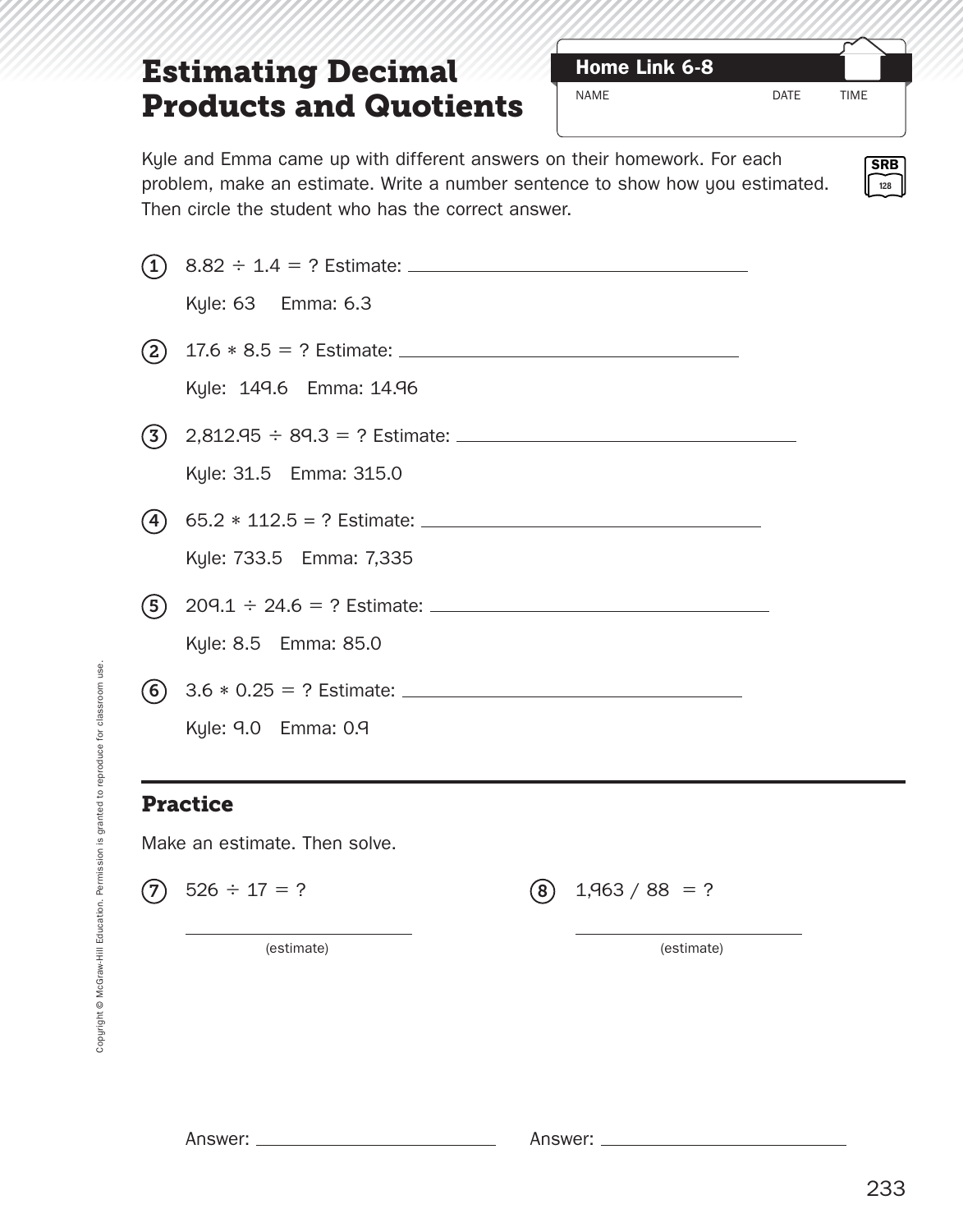# **Multiplying Decimals**

**Home Link 6-9**

**SRB 128, 133–135**

Today you learned two different strategies for multiplying decimals. Try to use each decimal multiplication strategy at least once to solve Problems 1-4. Show your work on the back of this page.

| <b>Estimation Strategy</b>                                             | <b>Shifting the Decimal Point Strategy</b>                                                                                                                                                                                                                      |
|------------------------------------------------------------------------|-----------------------------------------------------------------------------------------------------------------------------------------------------------------------------------------------------------------------------------------------------------------|
| Make an estimate.<br>Multiply as if the factors were<br>whole numbers. | Multiply each factor by a power of 10<br>to get whole numbers.<br>Multiply the whole-number factors.                                                                                                                                                            |
| Use your estimate to insert a<br>decimal point in the product.         | "Undo" the multiplication by powers of<br>10. Think about how dividing by the same<br>powers of 10 would shift the decimal<br>point in the answer.                                                                                                              |
| <b>Example:</b> 70.4 $*$ 18.6 = ?                                      | <b>Example:</b> 70.4 $*$ 18.6 = ?                                                                                                                                                                                                                               |
| Think: 70 * 20 is about 1,400.                                         | $70.4 * 10^{1} = 704$ 18.6 $* 10^{1} = 186$                                                                                                                                                                                                                     |
| $704 * 186 = 130,944$                                                  | $704 * 186 = 130,944$                                                                                                                                                                                                                                           |
| The product should be close to<br>1,400, so it must be 1,309.44.       | Think: Dividing by 10 <sup>1</sup> will shift the<br>decimal point 1 place to the left, and<br>dividing by the other $101$ will shift the<br>decimal point another place to the left.<br>I need to shift it two places in all. So<br>$70.4 * 18.6 = 1,309.44$ . |
| (1)                                                                    |                                                                                                                                                                                                                                                                 |
| (3)                                                                    |                                                                                                                                                                                                                                                                 |

### **Practice**

Solve. Show your work on the back of this page.

(5) 
$$
\frac{1}{q} \div 5 =
$$
 \_\_\_\_\_\_\_ (6)  $\frac{1}{2} \div 12 =$  \_\_\_\_\_\_\_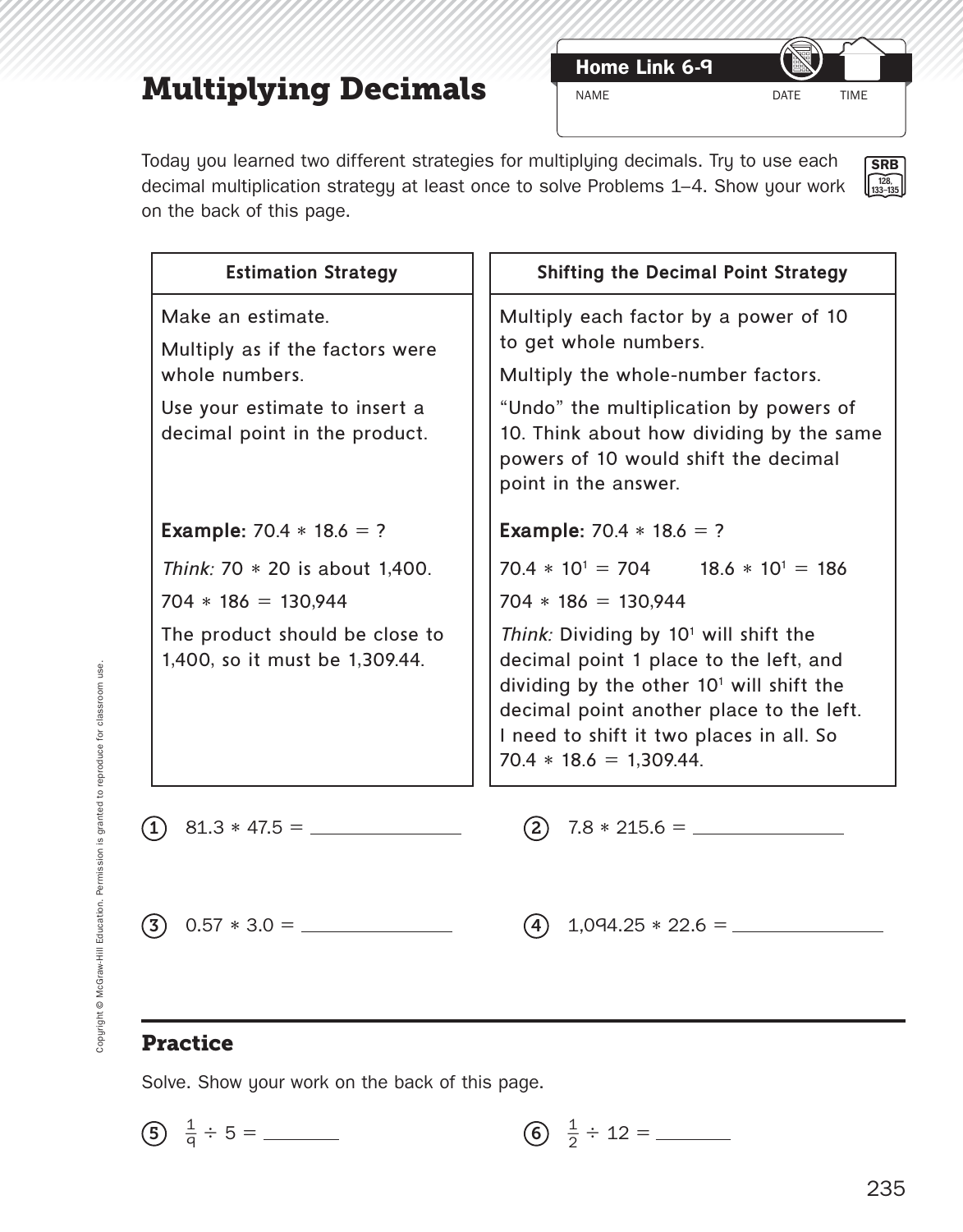## **Checking Whether My Answer Makes Sense**

| Home Link 6-10 |      |             |
|----------------|------|-------------|
| NAME           | DATF | <b>TIME</b> |
|                |      |             |



 $(1)$  Pizza by the Pan sold 4 dozen pizzas in the afternoon. That night, they sold 2.5 times as many pizzas as they did during the afternoon. How many pizzas did they sell in all that day? Show your work and check whether your answer makes sense. Show how you can tell that your answer makes sense.

### **Practice**

Divide. Show your work on the back of this page.

2 6 ÷ \_ 1 <sup>3</sup> <sup>=</sup> <sup>3</sup> 10 <sup>÷</sup>  $\frac{1}{4}$  =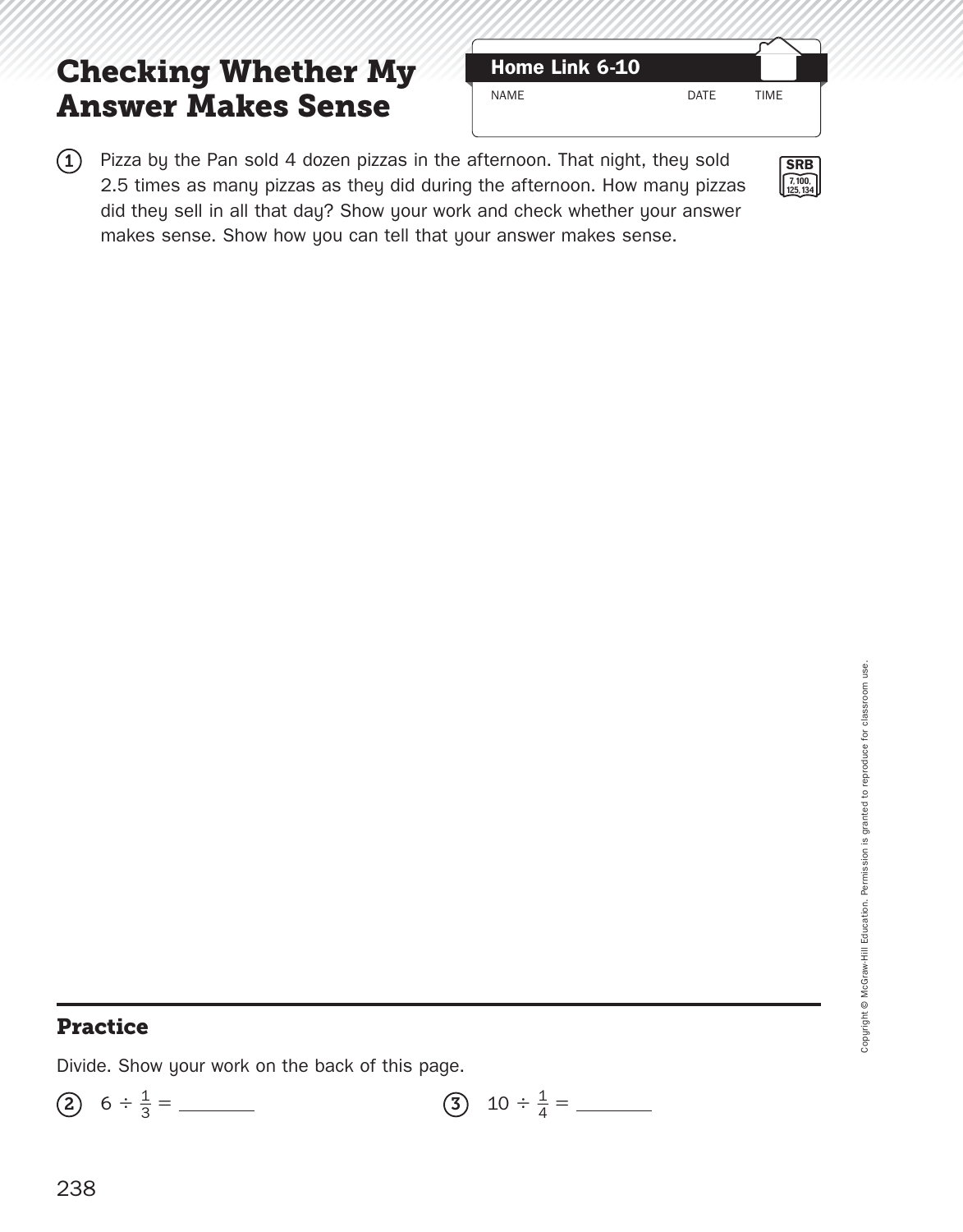## **Dividing Decimals by Home Link 6-11 Whole Numbers**

For Problems 1 and 2:

- Make an estimate. Write a number sentence to record your estimate.
- Divide as if the dividend were a whole number. Show your work on the computation grid.
- Use your estimate to place the decimal point. Record your answer.

| $(1)$ 10.8 / 6 = ?    | $(2)$ 5.22 / 3 = ?                                                                                                                                                                                                             |
|-----------------------|--------------------------------------------------------------------------------------------------------------------------------------------------------------------------------------------------------------------------------|
| Estimate: ___________ | Estimate: The Second Second Second Second Second Second Second Second Second Second Second Second Second Second Second Second Second Second Second Second Second Second Second Second Second Second Second Second Second Secon |
|                       |                                                                                                                                                                                                                                |



### **Practice**

Multiply. Show your work.

$$
(3) \frac{2}{5} * 30 = \underline{\hspace{1cm}} \qquad (4) 16 *
$$

$$
(4) 16 * \frac{1}{3} =
$$

Copyright © McGraw-Hill Education. Permission is granted to reproduce for classroom use. Copyright @ McGraw-Hill Education. Permission is granted to reproduce for classroom use.



NAME DATE TIME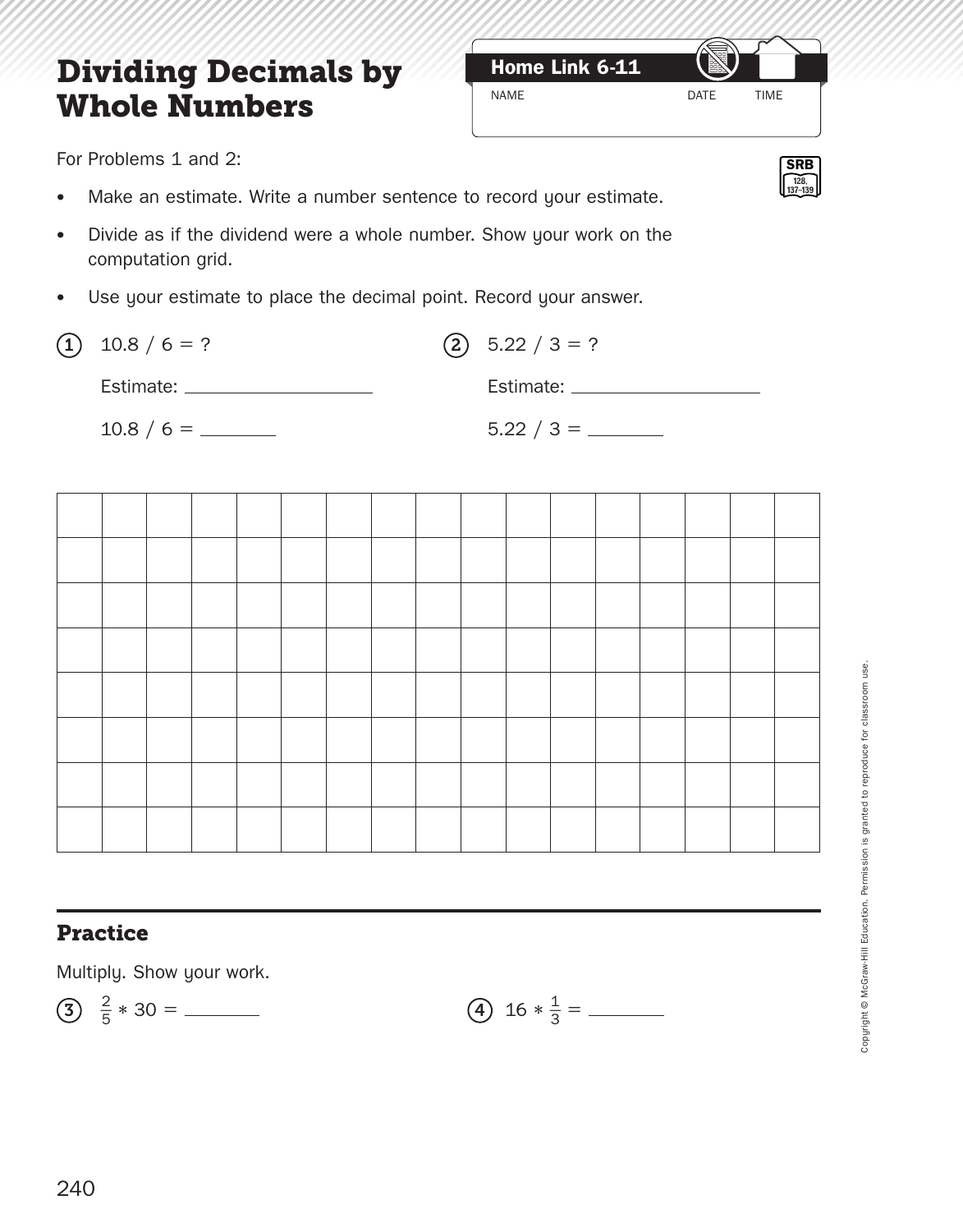# **Dividing by Decimals**

**Home Link 6-12**

**SRB 128, 140–141**

For Problems 1–3:

- Rewrite the problem as an equivalent problem that has a whole-number divisor. Be sure to multiply the dividend and divisor by the same number.
- Solve the equivalent problem using any method you wish. If you don't solve the problem mentally, show your work.
- Record your answer to the equivalent problem and the original problem.

One example is done for you.

| <b>Example:</b> $2.8 \div 0.4 = ?$                                                                                                 | $\ket{1}$  | $7.2 \div 0.6 = ?$                     |
|------------------------------------------------------------------------------------------------------------------------------------|------------|----------------------------------------|
| Think: Multiplying 0.4 by 10 will give me a<br>whole number, so I should also multiply 2.8<br>by 10 to make an equivalent problem. |            |                                        |
| $(2.8 * 10) \div (0.4 * 10) = 28 \div 4$                                                                                           |            |                                        |
| Equivalent problem: $28 \div 4 = ?$                                                                                                |            | Equivalent problem: ________________   |
| Answer to equivalent problem: \/                                                                                                   |            | Answer to equivalent problem: _______  |
| $2.8 \div 0.4 =$ /                                                                                                                 |            |                                        |
| $(2)$ 44 ÷ 0.5 = ?                                                                                                                 | $\sqrt{3}$ | $1.92 \div 0.16 = ?$                   |
|                                                                                                                                    |            |                                        |
| Equivalent problem: ________________                                                                                               |            | Equivalent problem: _______________    |
| Answer to equivalent problem: _______                                                                                              |            | Answer to equivalent problem: ________ |
| $44 \div 0.5 =$                                                                                                                    |            |                                        |
| <b>Practice</b>                                                                                                                    |            |                                        |

Add. Show your work on the back of this page.

Copyright © McGraw-Hill Education. Permission is granted to reproduce for classroom use. Copyright @ McGraw-Hill Education. Permission is granted to reproduce for classroom use.

4 6.48 + 9.34 =

Estimate:

Estimate: \_\_\_\_\_\_\_\_\_\_\_\_